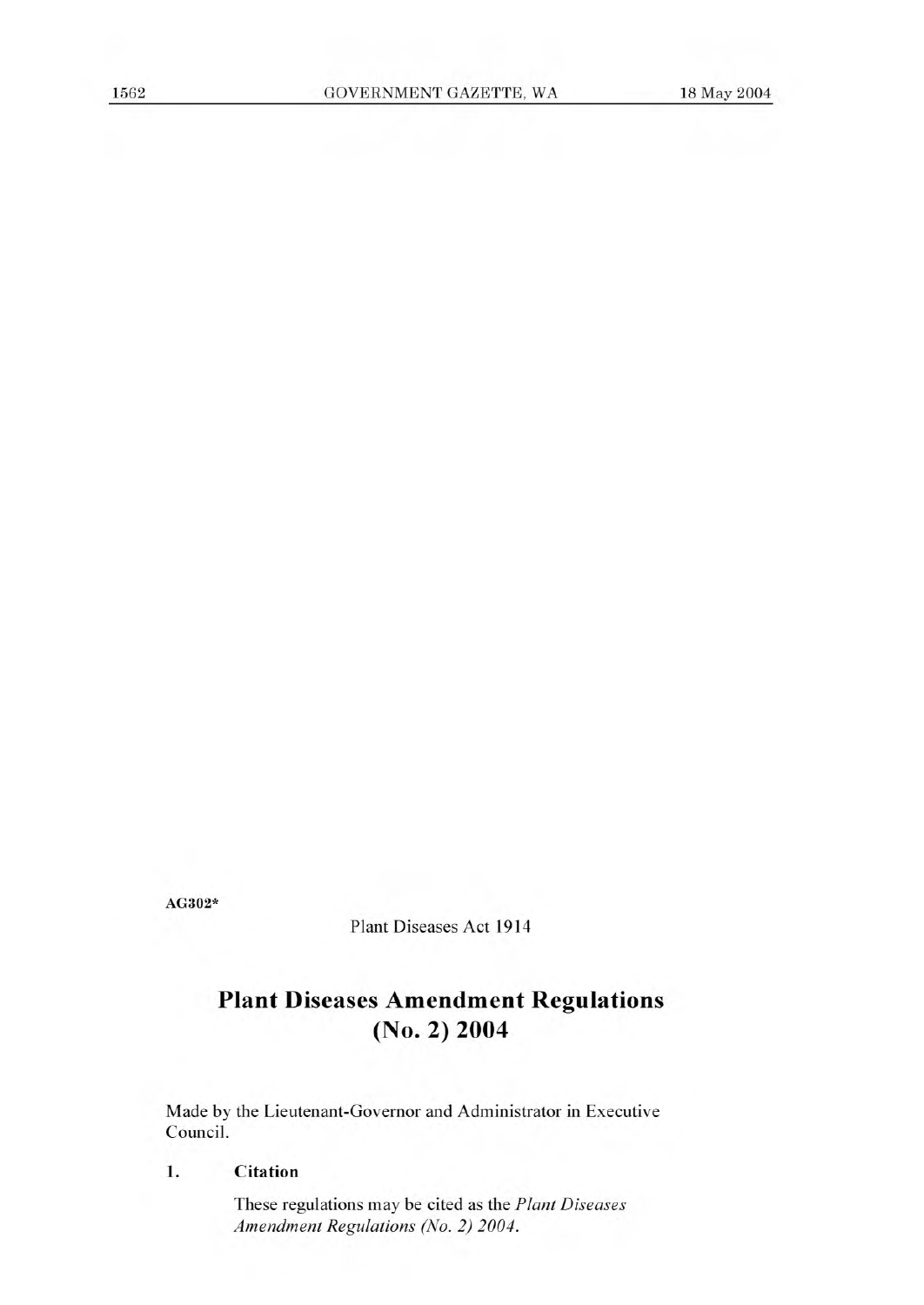$\ddot{\cdot}$ 

# **2. The regulations amended**

The amendments in these regulations are to the *Plant Diseases Regulations 1989\*.* 

*[\* Reprinted as at 20 September 2002. For amendments to 31 March 2004 see Western Australian Legislation Information Tables for 2003, Table 4, p. 283, and Gazette 16 and 23 January 2004.]* 

## **3. Schedule 1 amended**

Schedule 1 Part B item 26 is amended as follows:

- (a) in subitem (1) by inserting in the appropriate alphabetical positions the following definitions  $-$
- $\epsilon$

### "**appropriate officer"** means —

- (a) for South Australia, an officer of the Department of Primary Industries and Resources South Australia; and
- (b) for Tasmania, an officer of Quarantine Tasmania in the Department of Primary Industries, Water and Environment;
- "FPE Appendix 2" means Appendix 2 to Part A of the *document entitled Final Policy Extension for the Importation of Cherry Fruit (Prunus avium) from Tasmania into Western Australia* and dated 22 December 2003;

### **"relevant department"** means -

- (a) for South Australia, the Department of Primary Industries and Resources South Australia; and
- (b) for Tasmania, the Department of Primary Industries, Water and Environment.
- (b) in subitem (1) by deleting the full stop at the end of the definition of "IRA" and inserting a semicolon instead;
- (c) in subitems (2) and (3) by inserting after "South definition of "IR<br>in subitems (2) a<br>Australia" —
	- " and Tasmania  $\cdot$
- (d) by deleting subitems (4), *(5),* (6), (7), (8) and (9) and inserting the following subitems instead  $-$
- M.
- (4) From South Australia and Tasmania to be accompanied by a written verification from an appropriate officer stating -
	- (a) the name, address and registration number of  $-$ 
		- *(1)* the orchard on which the cherry fruit was grown; and
		- (ii) the packing house in which it was packed: